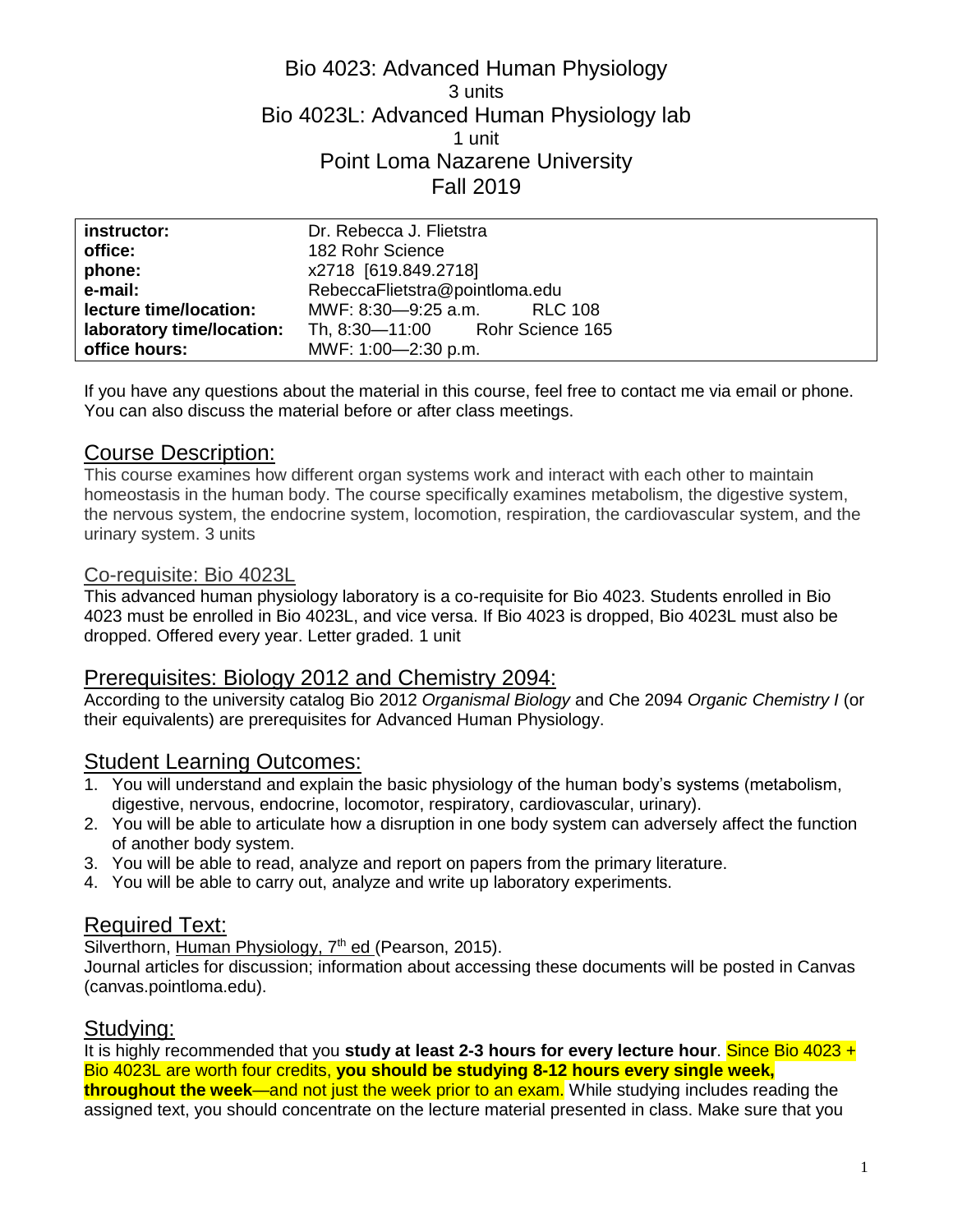both *memorize* the information and *understand* the material. Various study tips will be given in class throughout the semester.

Do not use any study materials from students who have previously taken this class. This includes notes, exams, presentations, essays and laboratory write-ups.

# Laptop Policy:

On occasion, we will use laptop computers in the lab. In the classroom, however, laptops tend to interfere with your education and can serve as a distraction for your neighbors. Numerous studies (some highlighted here) have confirmed that classroom laptop use can be detrimental to learning. For this reason, I do not allow the use of laptops or other electronic devises in the classroom.

- 1. Laptops and other electronic devises enable more than just note-taking, introducing numerous distractions (web-surfing, homework for other classes, social media, etc.) for you and your neighbors. You may think that you can multitask, but studies show you can't. [http://www.slate.com/articles/health\\_and\\_science/science/2013/05/multitasking\\_while\\_studying](http://www.slate.com/articles/health_and_science/science/2013/05/multitasking_while_studying_divided_attention_and_technological_gadgets.html) [\\_divided\\_attention\\_and\\_technological\\_gadgets.html](http://www.slate.com/articles/health_and_science/science/2013/05/multitasking_while_studying_divided_attention_and_technological_gadgets.html)
- 2. As already mentioned, using your laptop in class can be less than neighborly. Your classmates' grades can also suffer due to the distracting pull of the laptop. <https://www.sciencedirect.com/science/article/pii/S0360131512002254>
- 3. Writing is a more effective way of learning material than is typing. With typing, each letter is pretty much the same thing for the brain. Writing, however, uses different muscle groups with each word and encourages the brain to integrate material during the writing process. Typing may be easy and fast, but by making the brain passive, it discourages learning. <https://www.npr.org/2016/04/17/474525392/attention-students-put-your-laptops-away>
- 4. Using electronic devises in class also impairs long-term retention, with one study suggesting that cellphone use in class can lower one's grade by half a letter grade. [https://www.insidehighered.com/news/2018/07/27/class-cellphone-and-laptop-use-lowers-exam](https://www.insidehighered.com/news/2018/07/27/class-cellphone-and-laptop-use-lowers-exam-scores-new-study-shows)[scores-new-study-shows](https://www.insidehighered.com/news/2018/07/27/class-cellphone-and-laptop-use-lowers-exam-scores-new-study-shows)

## Journal Articles

As indicated on the schedule, during the semester you will be responsible for reading several assigned journal articles. Specific questions will be assigned with each article. You will be responsible for typing up and submitting the answers via Canvas (canvas.pointloma.edu) to these questions prior to the date of discussion. Credit for this assignment requires (1) typed answers submitted on time, (2) attendance on day of discussion, and (3) timely submission of written feedback.

### Exams:

Exams will be administered during the laboratory times, on the dates indicated in the schedule. If an exam needs to be rescheduled due to an illness or a school-related activity, students must notify me **in advance** of the need to reschedule the exam. **The final exam cannot be rescheduled.**

## Laboratory Participation:

It is **not** possible to schedule make-up labs. Come prepared for the laboratory exercise by reading the materials supplied ahead of time. Laboratory exercises will be posted to Canvas (canvas.pointloma.edu) at least two days prior to the lab. If possible, save a tree by printing these handouts as double-sided copies.

- **No food (including gum) or drinks in the laboratory.** This includes when you are in the lab for lecture exams.
- $\hat{\varphi}$  At the end of each laboratory period make sure that your table, and the equipment you've used, has been **cleaned and all materials returned to its appropriate place**. Points will be deducted for messes not cleaned up.

Laboratory assignments will be due as announced in lab.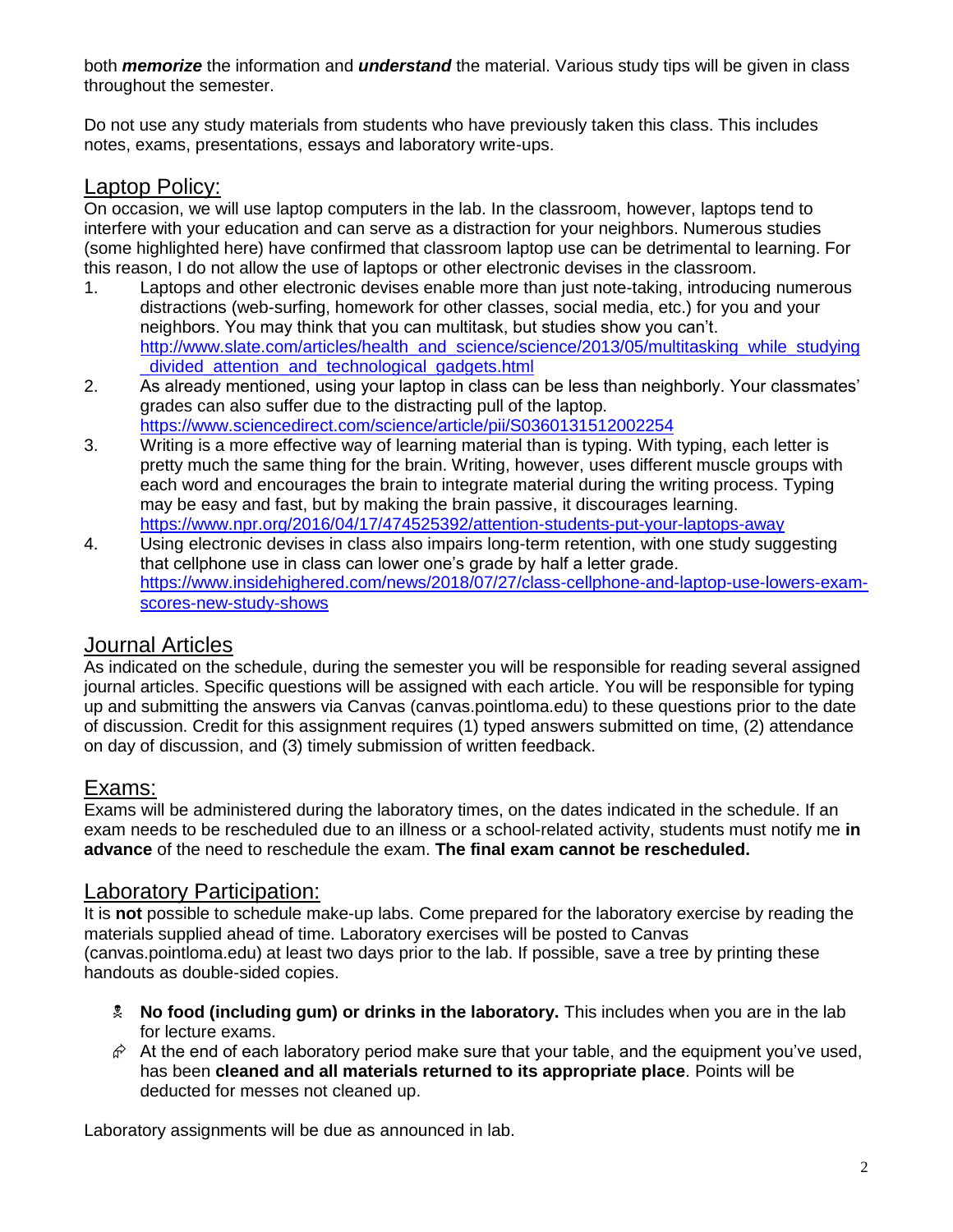- **You will not be allowed to hand in a laboratory write-up for a lab you did not attend**. In general, laboratory write-ups will need to be typed.
- $\hat{\varphi}$  Late lab write-ups will not receive full credit.
- $\hat{\varphi}$  Be sure that when you are asked to write up an individual laboratory report that this report reflects your own work, and not someone else's. This means that you can discuss the assignment with your classmates, but that you cannot copy their answers. Students who hand in identical assignments will not be given any credit for that particular assignment.

### Evaluation:

#### **Based on an expected 620+ total points**

Following each exam, I will provide an update on the total points you have earned up until that point, along with the total possible points. I will not post your grades on Canvas. Instead, I expect that you can calculate your own grade based on the quizzes, exams, and assignments that have been returned.

Your grade for Bio 4023 and Bio 4023L will be calculated together and the same grade applied to both.

- 300 points—3 exams (100 points/exam)
- $\geq 100$  points—final, cumulative exam
- $\geq$  150 points—journal articles (4 articles)
	- 60 points—reading and answering questions (15 points/article)
	- 15 points—evaluating presentations
	- 75 points—group presentation
- **≻ 70 points for laboratory write-ups**
- $\triangleright$  other assignments may be given in class as deemed appropriate

#### **Your letter grade will be determined from your cumulative percent score as follows:**

- **A**: 93.0—100% **B-**: 80.0—82.99 **D+**: 67.0—69.99 **A-**: 90.0—92.99 **C+**: 77.0—79.99 **D**: 63.0—66.99 **B+**: 87.0—89.99 **C**: 73.0—76.99 **D**-: 60.0—62.99<br>**B**: 83.0—86.99 **C-**: 70.0—72.99 **F**: ≤59.99 **B**: 83.0—86.99 **C-**: 70.0—72.99 **F**: ≤ 59.99
	-
	-
- 
- 
-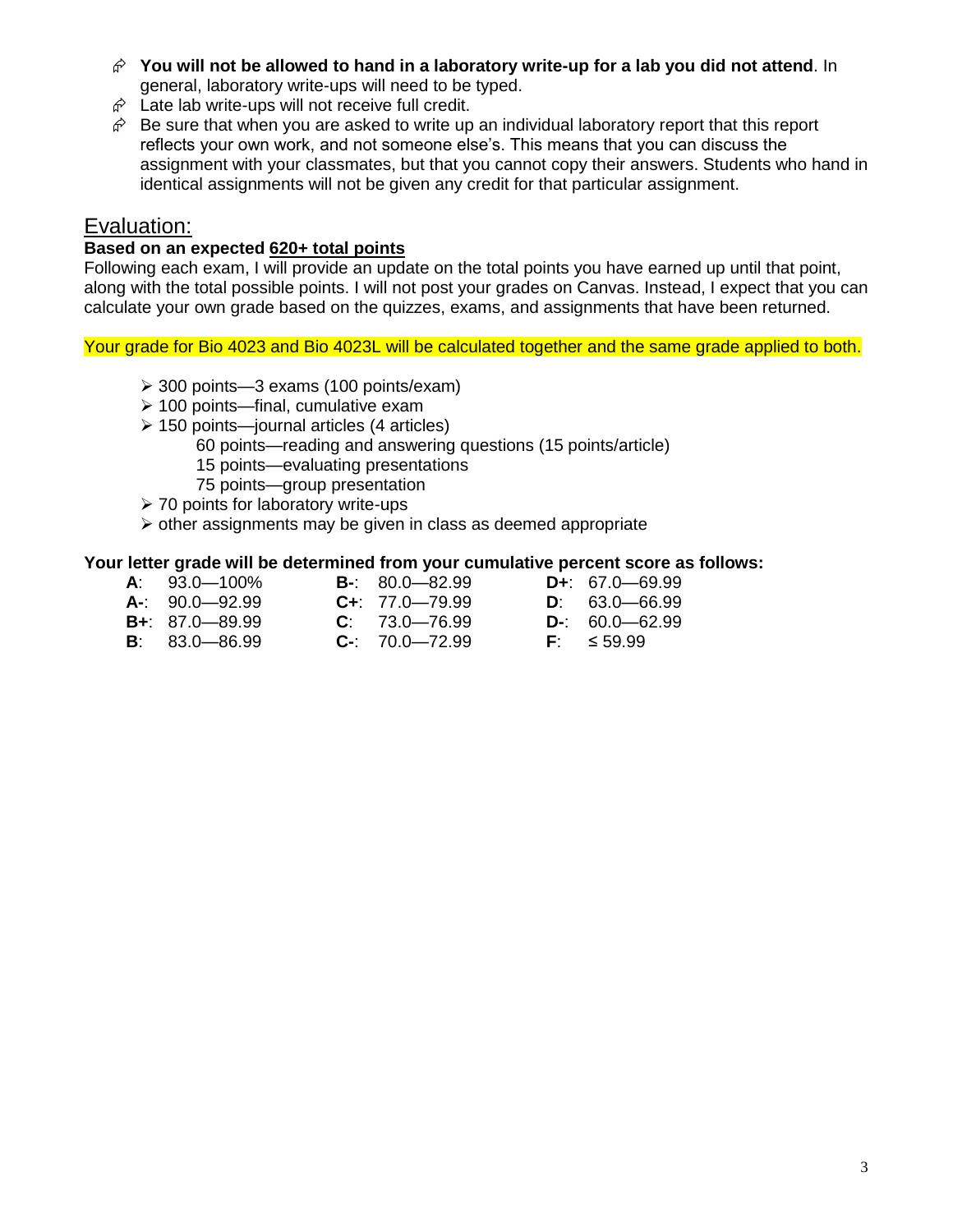### **PLNU COPYRIGHT POLICY**

Point Loma Nazarene University, as a non-profit educational institution, is entitled by law to use materials protected by the US Copyright Act for classroom education. Any use of those materials outside the class may violate the law.

### **PLNU ACADEMIC HONESTY POLICY**

Students should demonstrate academic honesty by doing original work and by giving appropriate credit to the ideas of others. Academic dishonesty is the act of presenting information, ideas, and/or concepts as one's own when in reality they are the results of another person's creativity and effort. A faculty member who believes a situation involving academic dishonesty has been detected may assign a failing grade for that assignment or examination, or, depending on the seriousness of the offense, for the course. Faculty should follow and students may appeal using the procedure in the university Catalog. See [Academic](http://catalog.pointloma.edu/content.php?catoid=18&navoid=1278)  [Policies](http://catalog.pointloma.edu/content.php?catoid=18&navoid=1278) for definitions of kinds of academic dishonesty and for further policy information.

## **PLNU ACADEMIC ACCOMMODATIONS POLICY**

If you have a diagnosed disability, please contact PLNU's Disability Resource Center (DRC) within the first two weeks of class to demonstrate need and to register for accommodation by phone at 619-849-2486 or by e-mail at **[DRC@pointloma.edu.](mailto:DRC@pointloma.edu)** See [Disability Resource Center](http://www.pointloma.edu/experience/offices/administrative-offices/academic-advising-office/disability-resource-center) for additional information.

## **PLNU ATTENDANCE AND PARTICIPATION POLICY**

Regular and punctual attendance at all classes is considered essential to optimum academic achievement. If the student is absent from more than 10 percent of class meetings, the faculty member can file a written report which may result in de-enrollment. If the absences exceed 20 percent, the student may be de-enrolled without notice until the university drop date or, after that date, receive the appropriate grade for their work and participation. See [Academic Policies](http://catalog.pointloma.edu/content.php?catoid=18&navoid=1278) in the Undergraduate Academic Catalog.

### **LAPTOP COMPUTERS:**

I recognize that portable computers may be the preferred method for students to take notes in this class and I support those students who choose this method. Computers, however, can become a distraction as they also can enable activities other than note-taking. These activities are not only a distraction to you, but they are also a distraction to the students around you. Thus I am placing a ban on all computer activities that are not directly related to this class during the course of the lecture and lab periods. Failure to comply with this restriction will result in the loss of your privilege to use computer during class and may result in the loss of this privilege by all of the students in this class.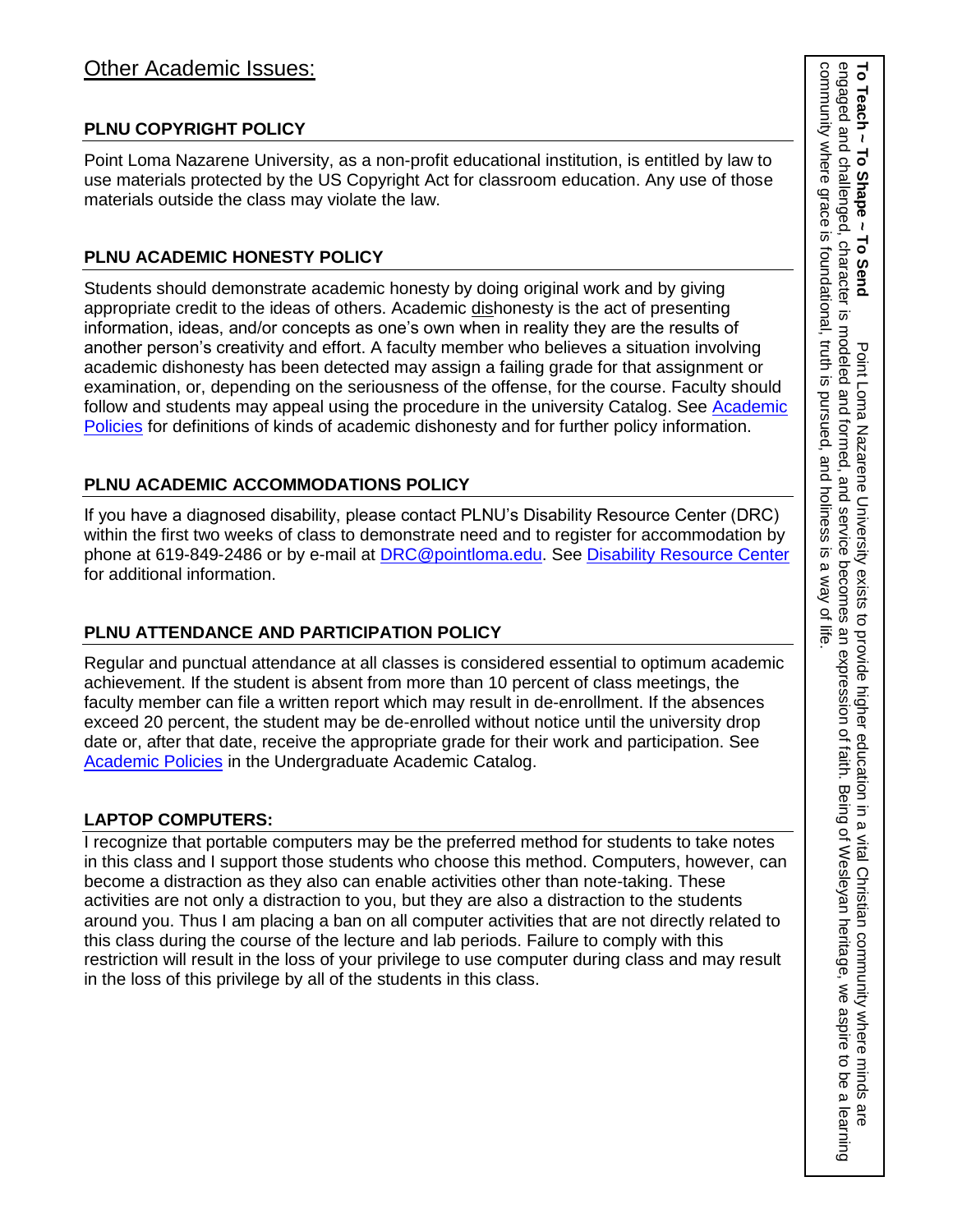| <b>Tentative Lecture Schedule</b> |                              |      |
|-----------------------------------|------------------------------|------|
| Sept 4 (W)                        | Introduction to Physiology   | chp. |
| Sept 5 (Th)                       | Lab: Get Acquainted Meetings |      |
| Sept $6(F)$                       | Animal Research              |      |

| Sept 9 (M)         | Molecular Interactions                  | _chp. ∠     |
|--------------------|-----------------------------------------|-------------|
| <b>Sept 11 (W)</b> | Metabolism and Energy Balance-1         | chp. 4 & 22 |
| Sept 12 (Th)       | Lab: Metabolism and Temperature in Rats |             |
| <b>Sept 13 (F)</b> | Clinical Research                       |             |

| <b>Sept 16 (M)</b> | Metabolism and Energy Balance-2                    | chp. 4 & 22        |
|--------------------|----------------------------------------------------|--------------------|
| <b>Sept 18 (W)</b> | Metabolism and Energy Balance-3                    | chp. 4 & 22        |
| Sept 19 (Th)       | Lab: Effects of Castration on Juvenile Male Rats-1 |                    |
| <b>Sept 20 (F)</b> | Membrane Dynamics-1                                | chp. 5 pp. 123-136 |

| <b>Sept 23 (M)</b> | Membrane Dynamics-2                         | pp. 153-160<br>chp. 5 |
|--------------------|---------------------------------------------|-----------------------|
| <b>Sept 25 (W)</b> | <b>FREE DAY</b>                             |                       |
| Sept $26$ (Th)     | Lab: Exam 1                                 |                       |
| <b>Sept 27 (F)</b> | Communication, Integration, and Homeostasis | chp. 6                |

| <b>Sept 30 (M)</b> | Introduction to the Endocrine System | chp. 7 |
|--------------------|--------------------------------------|--------|
| Oct $2(W)$         | Introduction to the Endocrine System | chp. 7 |
| Oct $3$ (Th)       | Lab: Journal Article #1              |        |
| Oct 4 $(F)$        | <b>Neurons</b>                       | chp. 8 |

| $\vert$ Oct 7 (M)  | <b>Neurons</b>                                          | chp. 8  |
|--------------------|---------------------------------------------------------|---------|
| $\vert$ Oct 9 (W)  | The Central Nervous System                              | chp. 9  |
| Oct 10 $(Th)$      | Lab: Effects of Testosterone on Juvenile Male Rats-2    |         |
| $\vert$ Oct 11 (F) | Sensory Physiology: Background [touch, chemical senses] | chp. 10 |

| $\vert$ Oct 14 (M) | Sensory Physiology [inner ear: balance and hearing] | chp. 10 |
|--------------------|-----------------------------------------------------|---------|
| $\vert$ Oct 16 (W) | Sensory Processes [vision]                          | chp. 10 |
| Oct $17$ (Th)      | Lab: Journal Article #2                             |         |
| $\vert$ Oct 18 (F) | Autonomic Nervous System                            | chp. 11 |

| $\vert$ Oct 21 (M)     | <b>Muscles</b>             | chp. 12 |
|------------------------|----------------------------|---------|
| $\vert$ Oct 23 (W)     | <b>FREE DAY</b>            |         |
| $\bigcirc$ Oct 24 (Th) | Lab: Exam 2                |         |
| $\vert$ Oct 25 (F)     | <b>HOLIDAY: FALL BREAK</b> |         |

| Oct 28 (M)          | Muscles                   | chp. 12   |
|---------------------|---------------------------|-----------|
| <b>Oct 30 (W)</b>   | Cardiovascular Physiology | chp. $14$ |
| $\vert$ Oct 31 (Th) | Lab: Weight of the Nation |           |
| Nov 1 $(F)$         | Cardiovascular Physiology | chp. $14$ |